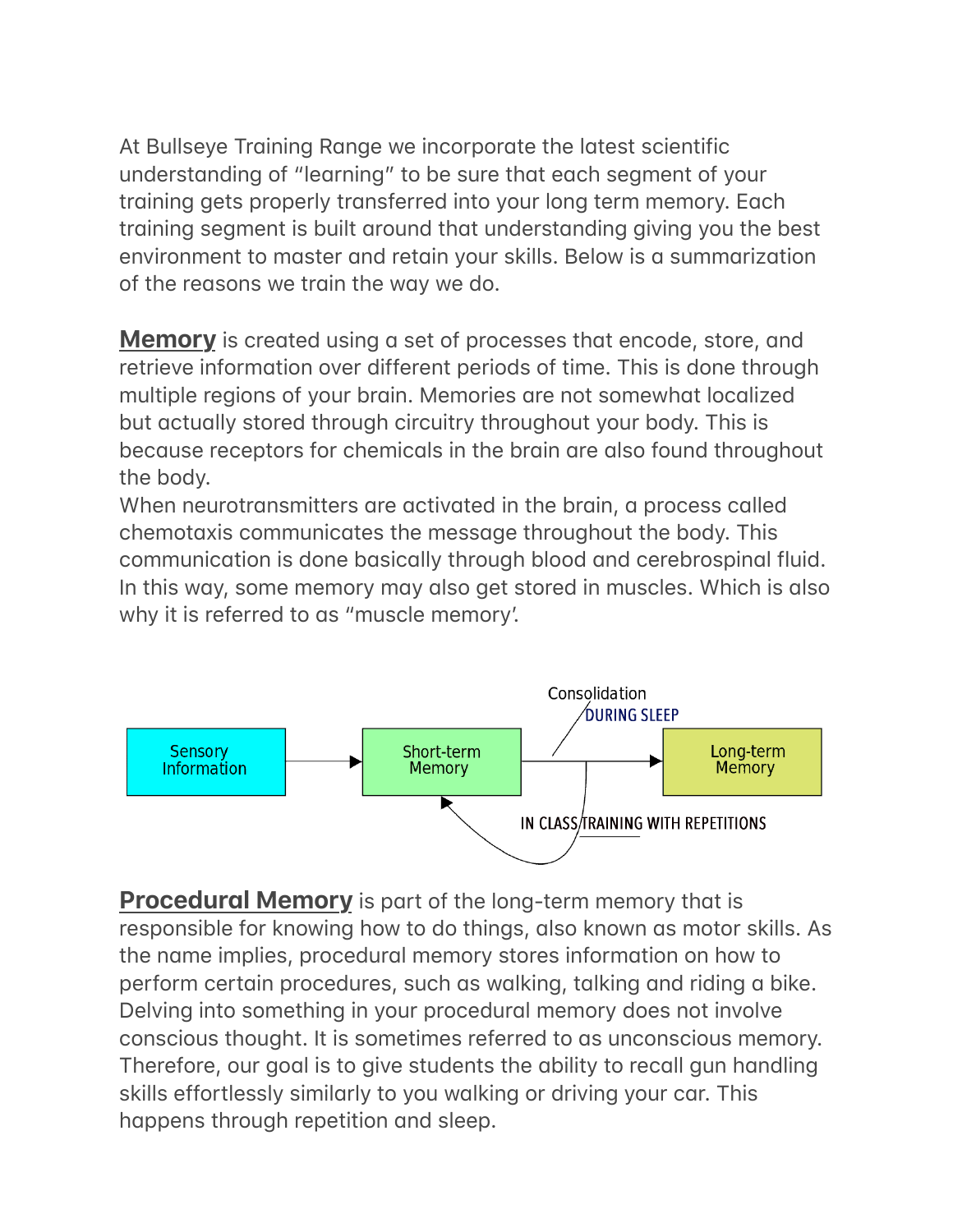Do to the lifetime of memories stored in your procedural memory you may learn new tasks with ease. So when learning to grip a gun your brain may recall other things you previousy held, ie hairdryer, or drill and put your finger on the trigger instinctively.

A declarative memory stores the "why" you will do things in our training. Some examples of declarative memory:

- Recalling the 4 safety rules
- Understanding why grip is so important
- Being able to explain why you keep your muzzle pointed in a safe direction



When you first learn new skills such as driving a car, you have to put forth effort and attention to encode information about how to start a car, how to brake, how to handle a turn, and so on. Once you know how to drive, you can encode additional information about this skill automatically. You will learn how to shoot in much the same way. Training in steps, allowing each new piece of information to be encoded before we move on to the next skill is key to mastery.

**Priming**—Studies have shown that brief, early exposure to certain